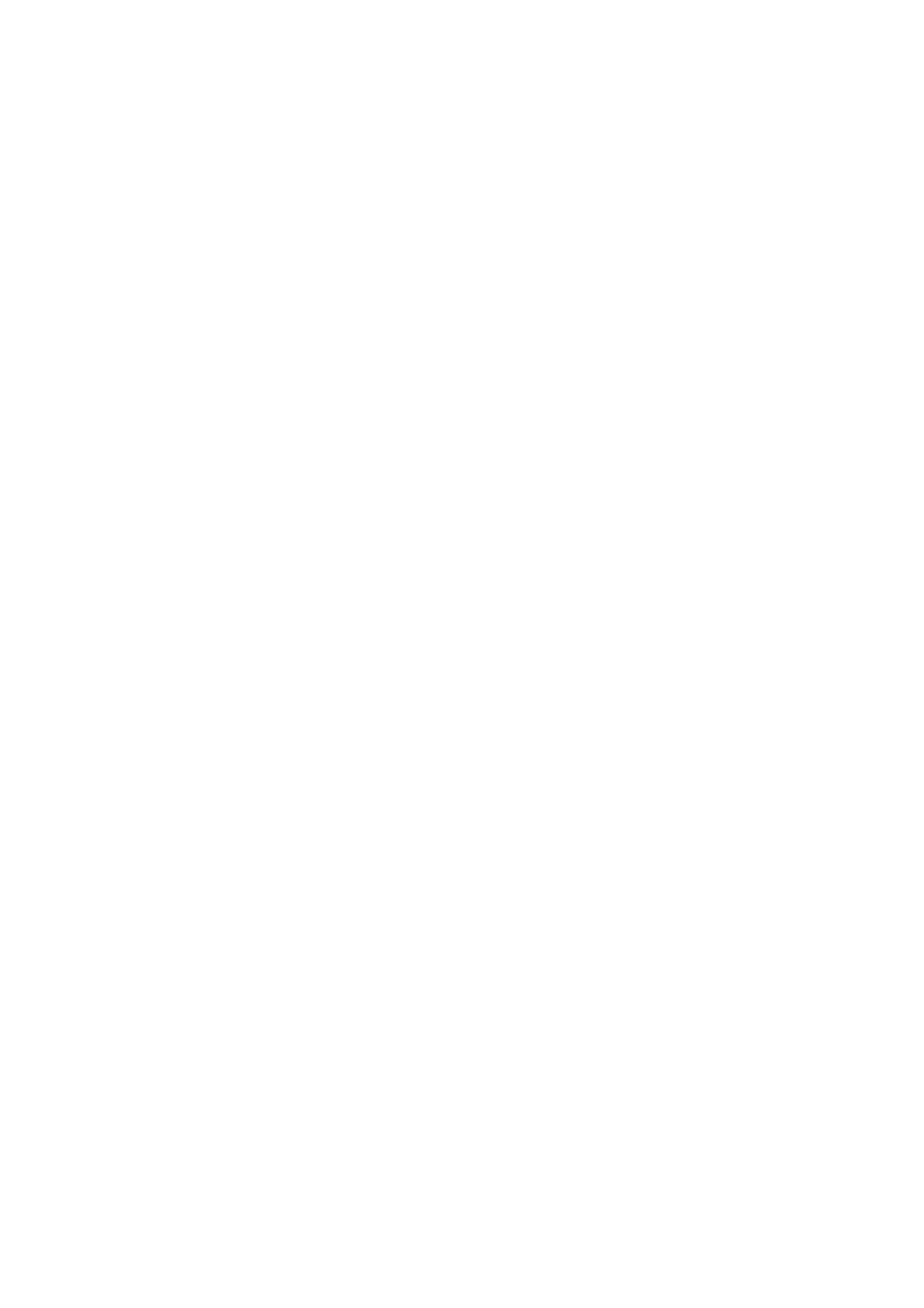#### APPENDIX 1. FEDERAL AVIATION ADMINISTRATION STANDARD FOR AIRCRAFT TIRES DATED SEPTEMBER 7, 1990

1.0 Purpose. This document contains minimum performance standards for new and requalified aircraft tires, excluding tailwheel tires, that are to be identified as meeting the standards of TSO-C62d.

2.0 Scope. These minimum performance standards apply to aircraft tires having speed and load ratings that are established on the basis of the speeds and loads to which the tires have been tested.

3.0 Material requirement. Materials must be suitable for the purpose intended. The suitability of the materials must be determined on the basis of satisfactory service experience or substantiating dynamometer tests.

#### 4.0 Design and construction.

 4.1 Unbalance. The moment (M) of static unbalance in inch-ounces may not be greater than the value determined using the formula, moment (M) =  $0.025D^2$ , rounded off to the next lower whole number: where D = maximum outside diameter of the tire in inches.

 4.2 Balance marker. A balance marker, consisting of a red dot, must be affixed on the sidewall of the tire immediately above the bead to indicate the lightweight point of the tire. The dot must remain for any period of storage plus the original tread life of the tire.

 4.3 Overpressure. The tire shall withstand for at least 3 seconds a pressure of at least 4.0 times the rated inflation pressure (as specified in paragraph 5.2) at ambient temperature.

#### 4.4 Temperature.

4.4.1 Ambient. It shall be substantiated by applicable tests or shown by analysis that the physical properties of the tire materials have not been degraded by exposure of the tire to the temperature extremes of not higher than -40°F and not lower than +160°F for a period of not less than 24 hours at each extreme.

 4.4.2 Wheel rim heat. It must be substantiated by the applicable tests or shown by analysis that the physical properties of the tire materials have not been degraded by exposure of the tire to a wheel-bead seat temperature of not lower than 300°F for at least 1 hour, except that low-speed tires or nose-wheel tires may be tested or analyzed at the highest wheel-bead seat temperatures expected to be encountered during normal operations.

#### 4.5 Tread design. Moved. (See paragraph 7.0)

 4.6 Slippage. A tire tested in accordance with the dynamometer tests provided in paragraph 6.0 may not slip on the wheel rim during the first five dynamometer cycles. Slippage that subsequently occurs may neither damage the gas seal of the tyre bead of a tubeless tire nor otherwise damage the tube or valve.

Leakage. After an initial 12-hour minimum stabilization period, the tire must be capable of retaining inflation pressure with a loss of pressure not exceeding 5 percent in 24 hours from the initial pressure equal to the rated inflation pressure.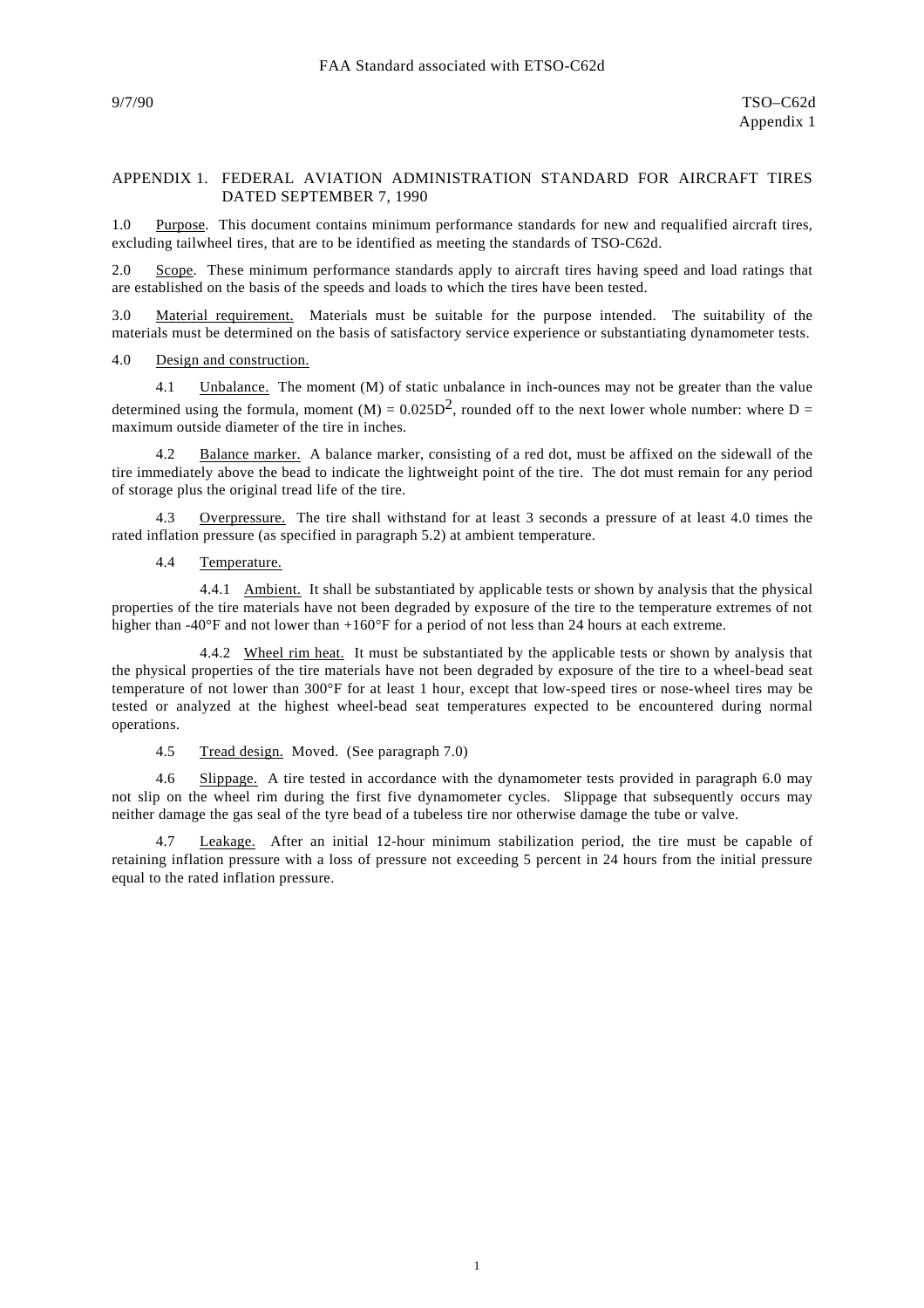## 5.0 Ratings.

 5.1 Load ratings. The load ratings of tyres shall be established. The applicable dynamometer tests in paragraph 6.0 must be performed at the selected rated load.

 5.1.1 Load rating (helicopter tires). Airplane tires qualified in accordance with provisions of this standard may also be used on helicopters. In such cases, the maximum static load rating may be increased by 1.5 with a corresponding increase in rated inflation pressure without any additional qualification testing.

 5.2 Rated inflation pressure. The rated inflation pressure shall be established at an identified ambient temperature on the basis of the rated load as established under paragraph 5.1.

Loaded radius. The loaded radius is defined as the distance from the axle centerline to a flat surface for a tire initially inflated to the rated inflation pressure and then loaded to its rated load against the flat surface. The nominal loaded radius, the allowable tolerance on the nominal loaded radius, and the actual loaded radius for the test tire shall be identified.

6.0 Dynamometer test requirements. The tyre may not fail the applicable dynamometer tests specified herein or have any signs of structural deterioration other than normal expected tread wear except as provided in paragraph 6.3.3.3.

 6.1 General. The following conditions apply to both low-speed and high-speed tires when these tires are subjected to the applicable dynamometer tests:

 6.1.1 Tire test load. Unless otherwise specified herein for a particular test, the tire must be forced against the dynamometer flywheel at not less than the rated load of the tire during the entire roll distance of the test.

 6.1.2 Test inflation pressure. The test inflation pressure must be the pressure required at an identified ambient temperature to obtain the same loaded radius against the flywheel of the dynamometer at the loaded radius for a flat surface as defined in paragraph 5.3. Adjustments to the test inflation pressure may not be made to compensate for increases created by temperature rises occurring during the tests.

 6.1.3 Test specimen. A single tire specimen must be used in the applicable dynamometer tests specified herein.

 6.2 Low-speed tire. A tire operating at ground speeds of 120 mph or less must withstand 200 landing cycles on a dynamometer at the following test temperature and kinetic energy and using either test method A or test method B.

 6.2.1 Test temperature. The temperature of the gas contained in the tire or of the carcass measured at the hottest point of the tire may not be lower than 105°F at the start of at least 90 percent of the test cycles. For the remaining 10 percent of the test cycles, the contained gas or carcass temperature may not be lower than 80°F at the start of each cycle. Rolling the tire on the flywheel is acceptable for obtaining the minimum starting temperature.

 6.2.2 Kinetic energy. The kinetic energy of the flywheel to be absorbed by the tire must be calculated as follows:

K.E. =  $CWV^2 = 162.7W =$ Kinetic energy in foot-pounds.

where:

 $C = 0.0113$ ,

 $W =$  Load rating of the tire in pounds, and

 $V = 120$  mph.

6.2.3 Test method  $\overline{A}$  - variable mass flywheel. The total number of dynamometer landings must be divided into two equal parts having speed ranges shown below. If the exact number of flywheel plates cannot be used to obtain the calculated kinetic energy value or proper flywheel width, a greater number of plates must be selected and the dynamometer speed adjusted to obtain the required kinetic energy.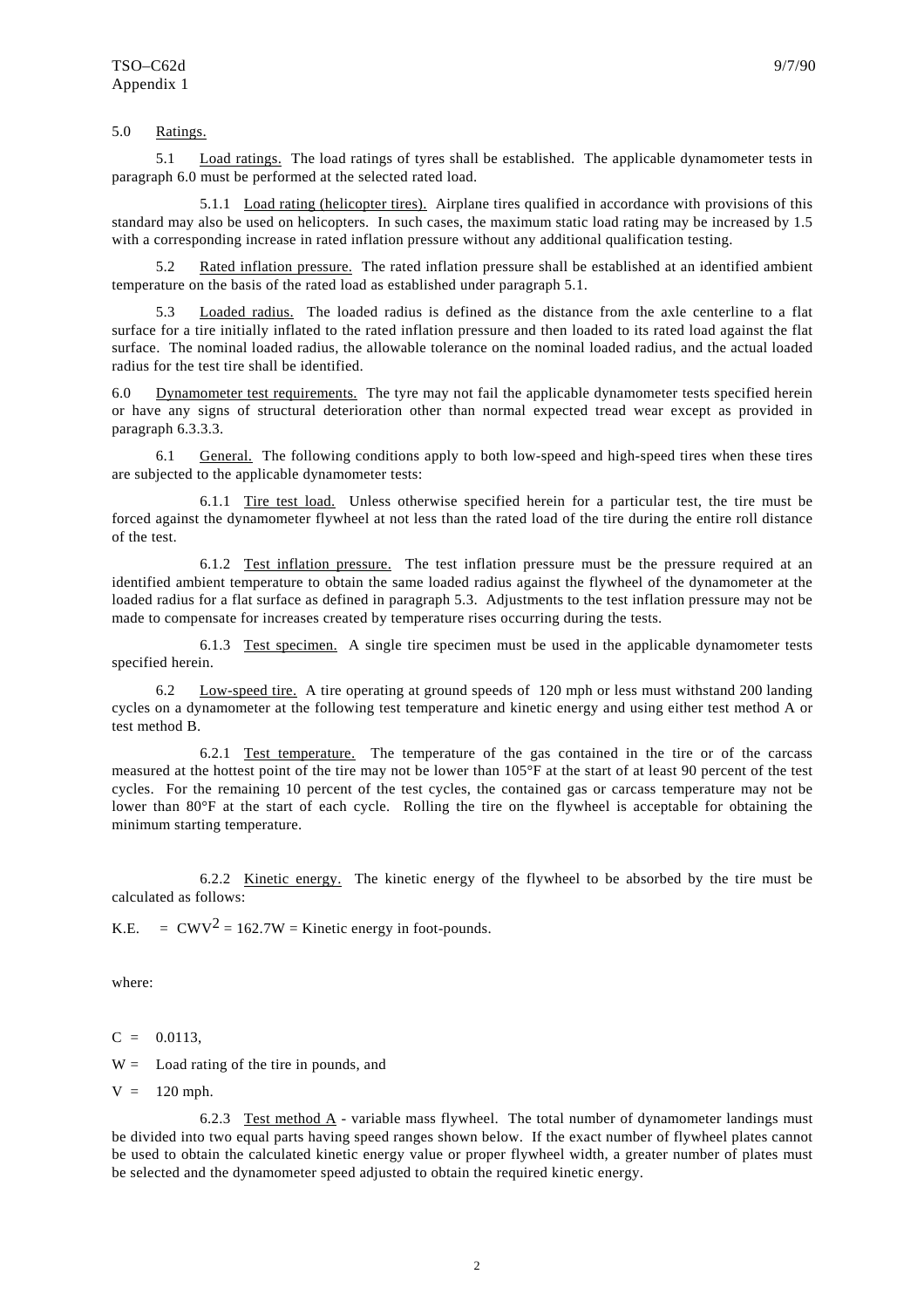6.2.3.1 Low-speed landings. In the first series of 100 landings, the maximum landing speed is 90 mph and the minimum unlanding speed is 0 mph. The landing speed must be adjusted so that 56 percent of the kinetic energy calculated under paragraph 6.2.2 will be absorbed by the tire. If the adjusted landing speed is calculated to be less than 80 mph, the following must be done: the landing speed must be determined by adding 28 percent of the kinetic energy calculated under paragraph 6.2.2 to the flywheel kinetic energy at 64 mph, and the unlanding speed must be determined by subtracting 28 percent of the kinetic energy calculated under paragraph 6.2.2 from the flywheel kinetic energy at 64 mph.

 6.2.3.2 High-speed landings. In the second series of 100 landings, the minimum landing speed is 120 mph and the nominal unlanding speed is 90 mph. The unlanding speed must be adjusted as necessary so that 44 percent of the kinetic energy calculated under paragraph 6.2.2 will be absorbed by the tire.

 6.2.4 Test method B - fixed mass flywheel. The total number of dynamometer landings must be divided into two equal parts having speed ranges indicated below. Each landing must be made in a time period, T, calculated so that the tire will absorb the kinetic energy determined under paragraph 6.2.2. The time period must be calculated using the equation:

$$
\mathsf{T}_{\mathrm{c}} \qquad = \quad \frac{\mathrm{KE}_{\mathrm{c}}}{\left[\frac{\mathrm{KE}_{\mathrm{W}(\mathrm{UL})}-\mathrm{KE}_{\mathrm{W}(\mathrm{LL})}}{\mathrm{T}_{\mathrm{L}(\mathrm{UL})}-\mathrm{T}_{\mathrm{L}(\mathrm{LL})}}\right] - \left[\frac{\mathrm{KE}_{\mathrm{W}(\mathrm{UL})}-\mathrm{KE}_{\mathrm{W}(\mathrm{LL})}}{\mathrm{T}_{\mathrm{W}(\mathrm{UL})}-\mathrm{T}_{\mathrm{W}(\mathrm{LL})}}\right]}
$$

For the 90 mph to 0 mph test, the equation reduces to:

$$
\boldsymbol{T}_c \qquad = \quad \underbrace{\begin{bmatrix} KE_{w(UL)} \\ T_{L(UL)} \end{bmatrix}}_{T_{L(UL)}} \begin{bmatrix} \underline{KE}_{w(UL)} \\ \underline{T}_{w(UL)} \end{bmatrix}
$$

Where:

Tc = Calculated time, in seconds, for the tyre to absorb the required kinetic energy.

 $KE<sub>c</sub>$  = Kinetic energy, in foot pounds, the tyre is required to absorb during each landing cycle.

 $KE<sub>w</sub>$  = Kinetic energy, in foot pounds, of the flywheel at given speed.

 $T_{I}$  = Coast down time, in seconds, with rated tyre load on flywheel.

 $T_w$  = Coast down time, in seconds, with no tyre load on flywheel.

- (UL) = Subscript for upper speed limit.
- $(LL) =$  Subscript for lower speed limit.

 6.2.4.1 Low-speed landings. In the first series of 100 landings, the tire must be landed against the flywheel with the flywheel having a peripheral speed of not less than 90 mph. The flywheel deceleration must be constant from 90 mph to 0 mph in the time Tc.

 6.2.4.2 High-speed landings. In the second series of 100 landings, the tire must be landed against the flywheel with the flywheel having a peripheral speed of not less than 120 mph. The flywheel deceleration must be constant from 120 mph to 90 mph in the time  $T_c$ .

High-speed tire. Except as provided in the alternate test, a tire operating at ground speeds greater than 120 mph must be tested on a dynamometer in accordance with paragraph 6.3.3. The curves to be used as a basis for these tests shall be established in accordance with paragraph 6.3.3.2. The load at the start of each test must be equal to the rated load of the tire. Alternate tests involving a landing sequence for a tire operating at ground speeds greater than 120 mph and not over 160 mph are set forth in paragraph 6.3.4.

 6.3.1 Test temperature. The temperature of the gas contained in the tire or of the carcass measured at the hottest point of the tire may not be lower than 120°F at the start of at least 90 percent of the test cycles specified in paragraph 6.3.3.4 and at least 105°F at the start of the overload test (6.3.3.3) and of at least 90 percent of the test cycles specified in paragraphs 6.3.3.2 and 6.3.4. For the remaining 10 percent of each group of cycles, the contained gas or carcass temperature may not be lower than 80°F at the start of each cycle. Rolling the tire on the dynamometer is acceptable for obtaining the minimum starting temperature.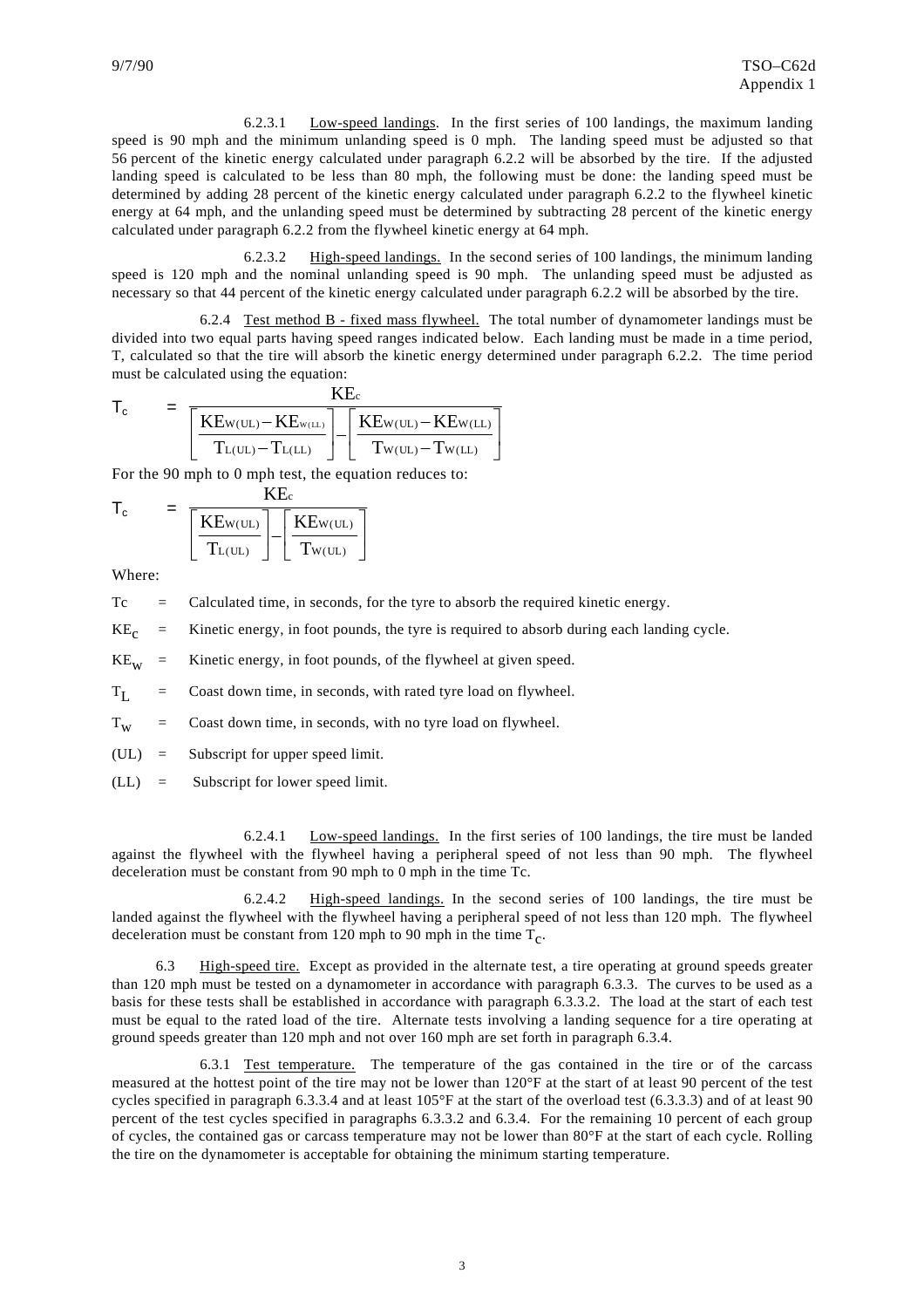| 6.3.2 Dynamometer test speeds. Applicable dynamometer test speeds for corresponding |  |  |  |
|-------------------------------------------------------------------------------------|--|--|--|
| maximum ground speeds are as follows:                                               |  |  |  |

| Maximum Ground Speed<br>of Aircraft, mph |          | <b>Speed Rating</b><br>of<br>Tire, mph | Minimum<br>Dynamometer<br>Speed<br>at $S_2$ , mph |  |
|------------------------------------------|----------|----------------------------------------|---------------------------------------------------|--|
|                                          |          |                                        |                                                   |  |
|                                          |          |                                        |                                                   |  |
| Over                                     | Not Over |                                        |                                                   |  |
| 120                                      | 160      | 160                                    | 160                                               |  |
| 160                                      | 190      | 190                                    | 190                                               |  |
| 190                                      | 210      | 210                                    | 210                                               |  |
| 210                                      | 225      | 225                                    | 225                                               |  |
| 225                                      | 235      | 235                                    | 235                                               |  |
| 235                                      | 245      | 245                                    | 245                                               |  |

For ground speeds over 245 mph, the tire must be tested to the maximun applicable load-speed-time requirements and appropriately identified with the proper speed rating.

 6.3.3 Dynamometer cycles. The test tire must withstand 50 take-off cycles, 1 overload take-off cycle, and 10 taxi cycles described below. The sequence of the cycles is optional.

 6.3.3.1 Symbol definitions. The numerical values which are used for the following symbols must be determined from the applicable aircraft load-speed-time data:

- $L_0$  = Tire load at start of take-off, pounds (not less than rated load).<br>  $L_1$  = Tire load at rotation, pounds.
- $=$  Tire load at rotation, pounds.

 $L_2$  = Zero tyre load (lift-off).

- $RD =$  Roll distance, feet.
- $S0 =$  Zero tyre speed.
- $S1 =$  Tire speed at rotation, mph.
- $S_2$  = Tire speed at liftoff, mph (not less than speed rating).
- $T_0$  = Start of takeoff.
- $T1 =$  Time to rotation, seconds.
- $T2 =$  Time to liftoff, seconds.

 6.3.3.2 Takeoff cycles. For these cycles the loads, speeds, and distance must conform to either Figure 1 or Figure 2. Figure 1 defines a test cycle that is generally applicable to any aircraft. If Figure 2 is used to define the test cycle, the loads, speeds, and distance must be selected based on the most critical takeoff conditions established by the applicant.

 6.3.3.3 Overload takeoff cycle. The cycle must duplicate the takeoff cycles specified under paragraph 6.3.3.2 except that the tire load through the cycle must be increased by a factor of at least 1.5. Upon completion of the overload takeoff cycle, the tire must be capable of retaining inflation pressure with the loss of pressure not exceeding 10 percent in 24 hours from the initial test pressure. Good condition of the tire tread is not required after completion of this test cycle.

 6.3.3.4 Taxi cycles. The tire must withstand at least 10 taxi cycles on a dynamometer under the following test conditions: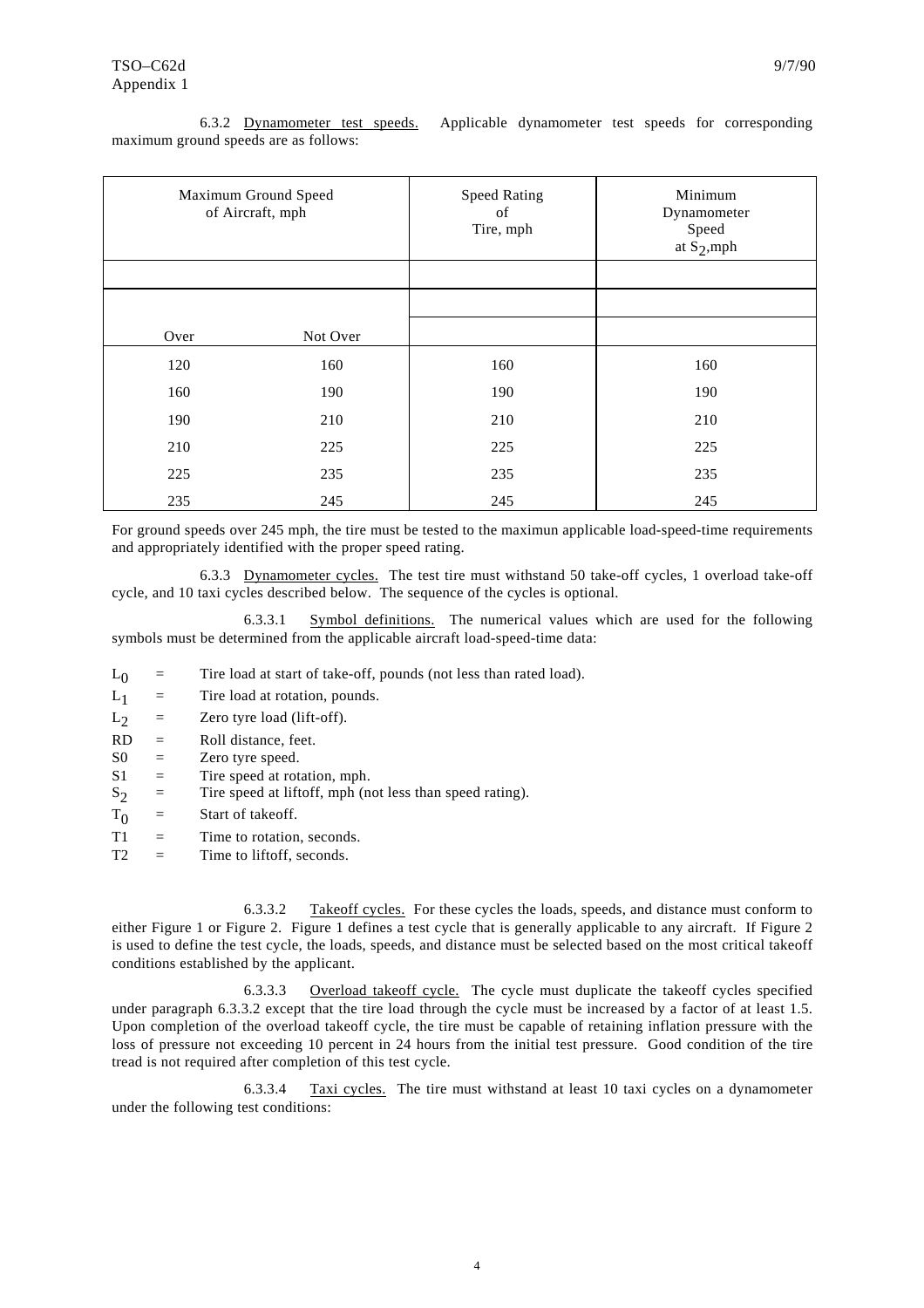| Number of Test<br>Cycles | Minimum Tire<br>Load, 1bs. | Minimum<br>Speed, mph | Minimum Roll<br>Distance, ft. |
|--------------------------|----------------------------|-----------------------|-------------------------------|
|                          | Rated load.                | 40                    | 35,000                        |
|                          | 1.2 times rated load.      | 40                    | 35,000                        |

 6.3.4 Alternative dynamometer tests. For a tire with a speed rating of 160 mph, test cycles which simulate landing may be used in lieu of the take-off cycles specified in paragraphs 6.3.3.2 and 6.3.3.3. The tire must withstand 100 test cycles at rated load in accordance with paragraph 6.3.4.1 followed by 100 test cycles at rated load in accordance with paragraph 6.3.4.2.

 6.3.4.1 Low-speed landings. In the first series of 100 landings, the test procedures for low-speed landings established under paragraph 6.2.3 or 6.2.4, as appropriate, must be followed.

 6.3.4.2 High-speed landings. In the second series of 100 landings, the test procedures for low-speed landings established under paragraph 6.2.3 or 6.2.4, as appropriate, must be followed, except that the tire must be landed against the flywheel rotating at a speed of 160 mph with the rated load applied for the duration of the test. The unlanding speed must be adjusted as necessary so that 44 percent of the kinetic energy, as calculated in paragraph 6.2.2, is absorbed by the tire during the series of tests.

7.0 Requalification tests. A tire shall be requalified unless it is shown that changes in materials, tire design, or manufacturing processes could not affect performance. Changes in materials, tire design, or manufacturing processes that affect performance or changes in number or location of tread ribs and grooves or increases in skid depth, made subsequent to the tire qualification, must be substantiated by dynamometer tests in accordance with paragraph 6.0. Requalification in accordance with paragraph 6.0 of a given load rated tire required as a result of a tread design or material change will automatically qualify the same changes in a lesser load rated tire of the same size, speed rating, and skid depth provided —

 7.1 The lesser load rated tire has been qualified to the applicable requirements specified in this standard; and

 7.2 The ratio of qualification testing load to rated load for the lesser load rated tire does not exceed the same ratio for the higher load rated tire at any given test condition.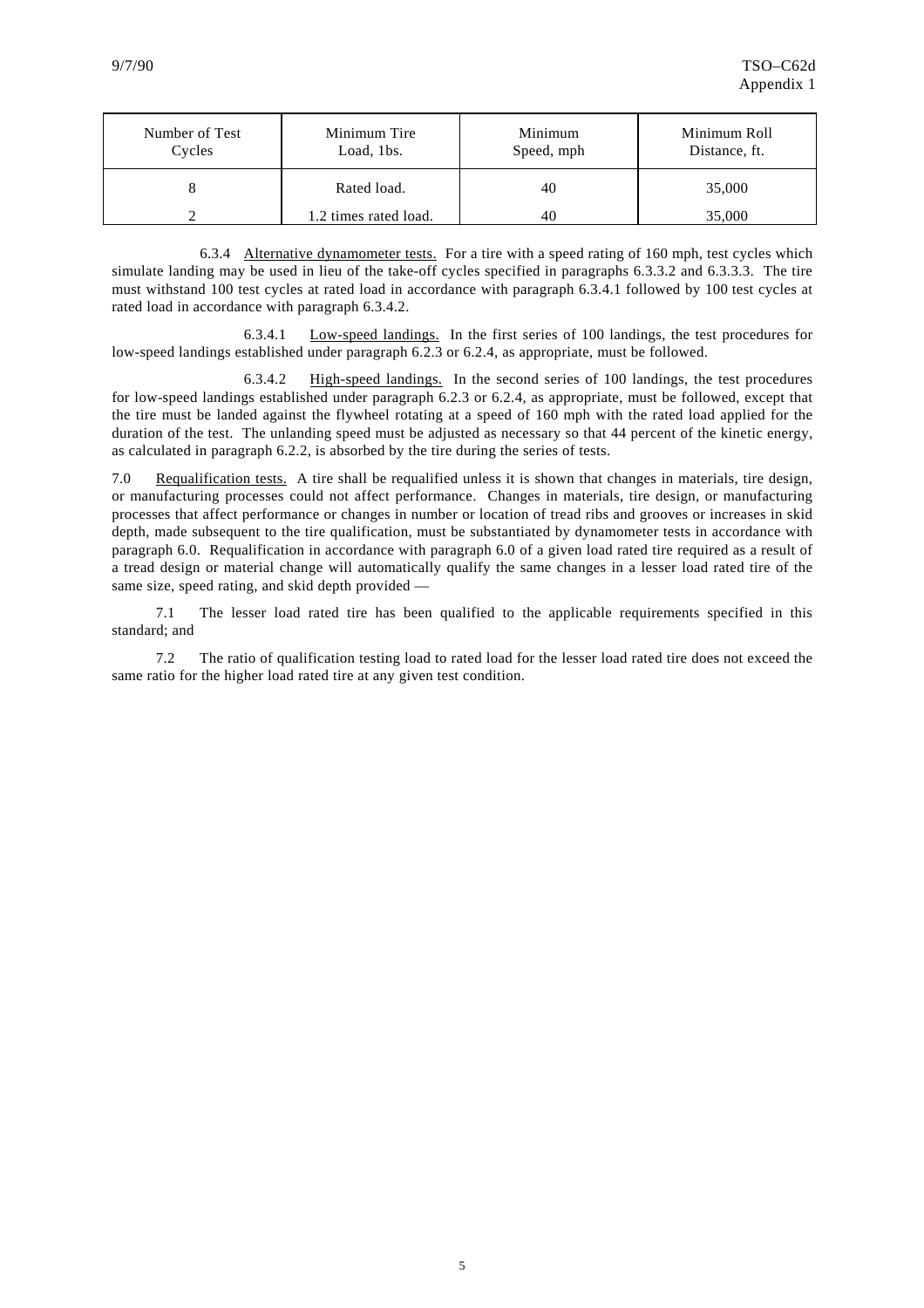

**FIGURE 1 GRAPHIC REPRESENTATION OF A UNIVERSAL LOAD-SPEED TIME TEST CYCLE** 

TSO– C62d Appen dix 1

6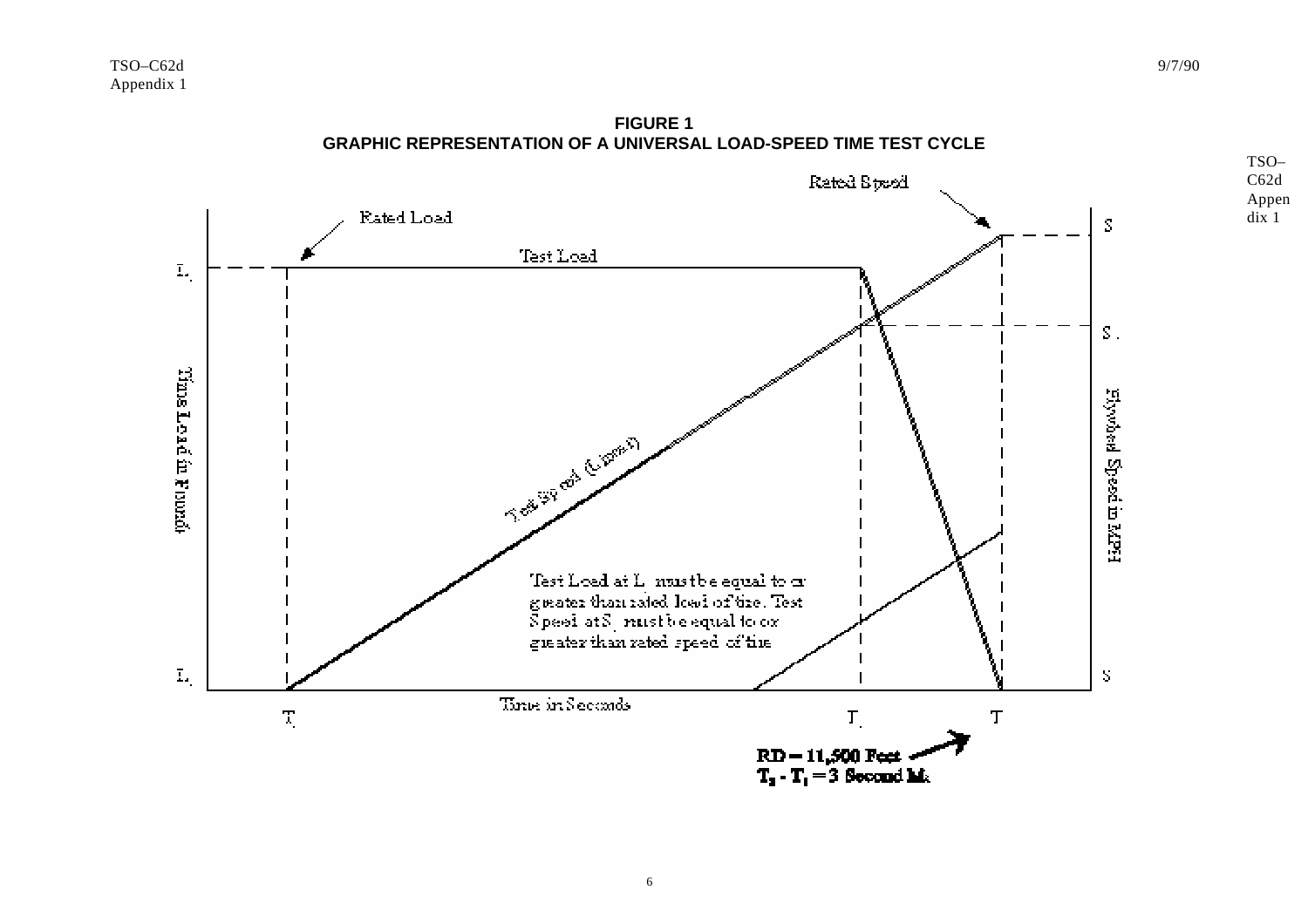**FIGURE 2 GRAPHIS REPRESENTATION OF A RADIONAL LOAD-SPEED-TIME TEST CYCLE**